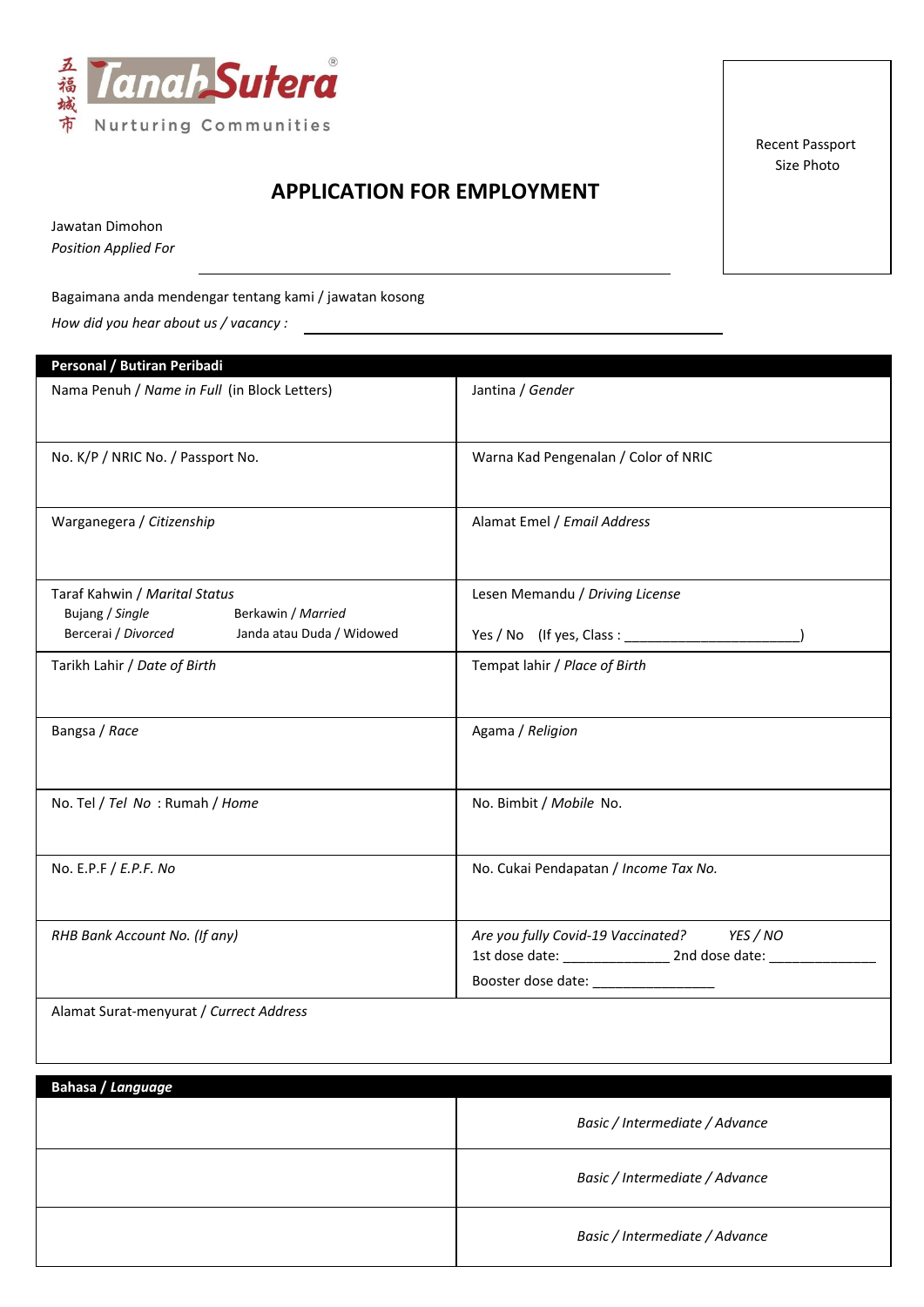| Menyatakan Kemahiran / Skills (Software and other skills) |                                |  |  |  |
|-----------------------------------------------------------|--------------------------------|--|--|--|
|                                                           | Basic / Intermediate / Advance |  |  |  |
|                                                           | Basic / Intermediate / Advance |  |  |  |
|                                                           | Basic / Intermediate / Advance |  |  |  |
|                                                           | Basic / Intermediate / Advance |  |  |  |

| Maklumat Keluarga / Family Particulars (Please include Parents, Spouse and Kids) |                            |                  |               |                        |                                    |
|----------------------------------------------------------------------------------|----------------------------|------------------|---------------|------------------------|------------------------------------|
| Nama / Name                                                                      | Hubungan<br>/ Relationship | Jantina / Gender | Umur<br>/ Age | Perkejaan / Occupation | Nama Syarikat<br>/ Name of Company |
|                                                                                  |                            |                  |               |                        |                                    |
|                                                                                  |                            |                  |               |                        |                                    |
|                                                                                  |                            |                  |               |                        |                                    |
|                                                                                  |                            |                  |               |                        |                                    |
|                                                                                  |                            |                  |               |                        |                                    |
|                                                                                  |                            |                  |               |                        |                                    |
|                                                                                  |                            |                  |               |                        |                                    |

| Record Pendidikan / Educational Background |                                                               |                                            |                            |                                |
|--------------------------------------------|---------------------------------------------------------------|--------------------------------------------|----------------------------|--------------------------------|
| From - To<br>(mm/yyyy)                     | <b>Full Time</b><br>/ Part Time<br>/ Far Distance<br>Learning | Qualification obtained<br>(Field of Study) | Institusi<br>/ Institution | <b>Overall Result</b><br>(GPA) |
|                                            |                                                               |                                            |                            |                                |
|                                            |                                                               |                                            |                            |                                |
|                                            |                                                               |                                            |                            |                                |
|                                            |                                                               |                                            |                            |                                |
|                                            |                                                               |                                            |                            |                                |

| Record Penggajian / Work Experience |                       |                                    |                                                    |                                             |  |
|-------------------------------------|-----------------------|------------------------------------|----------------------------------------------------|---------------------------------------------|--|
| From - To<br>(mm/yyyy)              | Jawatan<br>/ Position | Name Majikan<br>/ Name of Employer | Gaji Pokok & Elaun<br>/Basic Salary &<br>Allowance | Sebab-Sebab Berhenti<br>/ Reason of Leaving |  |
|                                     |                       |                                    |                                                    |                                             |  |
|                                     |                       |                                    |                                                    |                                             |  |
|                                     |                       |                                    |                                                    |                                             |  |
|                                     |                       |                                    |                                                    |                                             |  |
|                                     |                       |                                    |                                                    |                                             |  |
|                                     |                       |                                    |                                                    |                                             |  |
|                                     |                       |                                    |                                                    |                                             |  |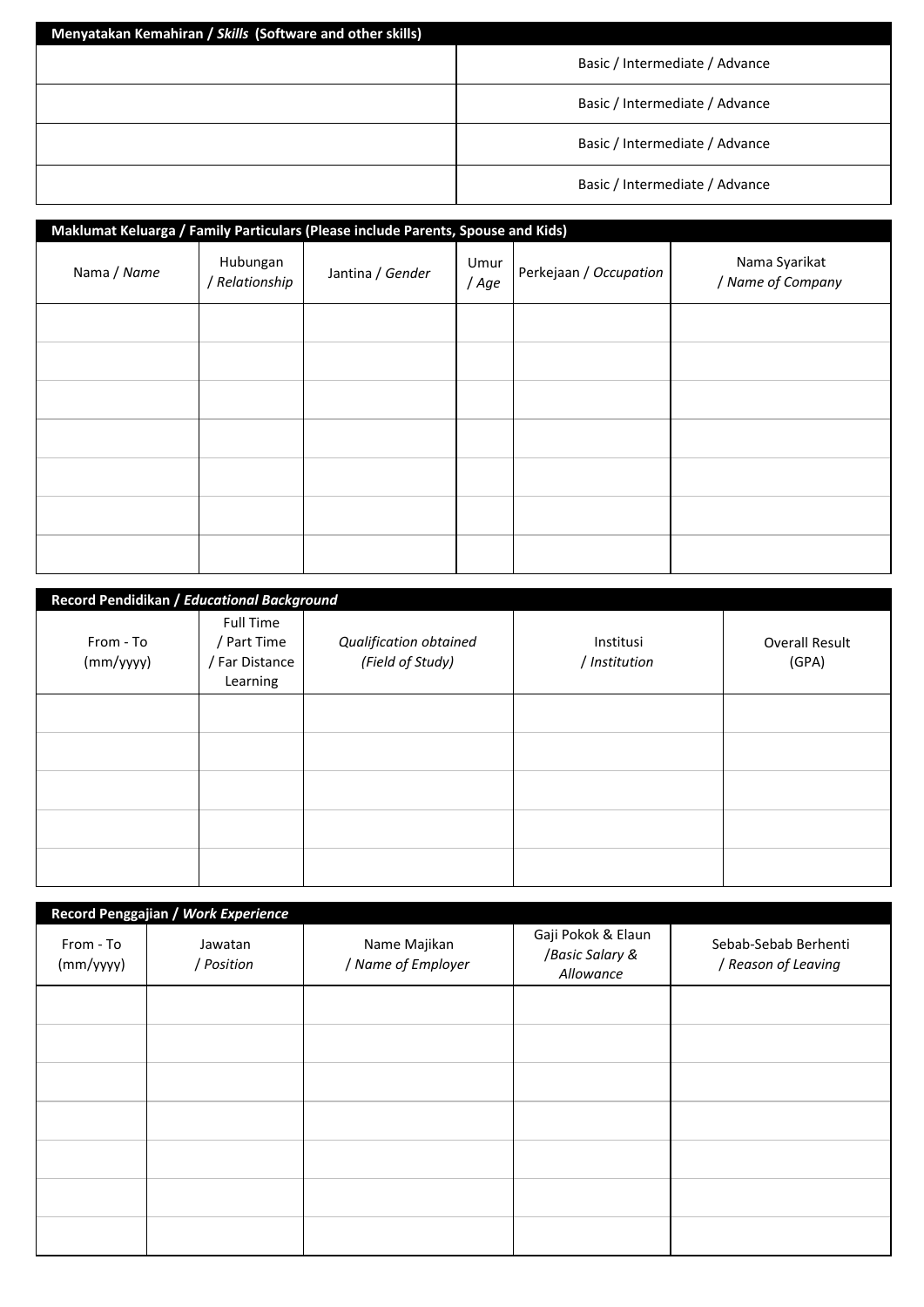| Rujukkan Semakan / Character Referees (Please include information of previous & current SUPERIOR) |                                    |                    |                          |                                            |                               |
|---------------------------------------------------------------------------------------------------|------------------------------------|--------------------|--------------------------|--------------------------------------------|-------------------------------|
| Nama / Name                                                                                       | Name Syarikat /<br>Name of Company | Jawatan / Position | Hubungan<br>Relationship | Tahun yg<br>dikenali<br><b>Years Known</b> | Nombor Telefon<br>Contact No. |
| <b>Current Employer</b>                                                                           |                                    |                    |                          |                                            |                               |
| Previous Employer                                                                                 |                                    |                    |                          |                                            |                               |
| Others                                                                                            |                                    |                    |                          |                                            |                               |
|                                                                                                   |                                    |                    |                          |                                            |                               |

| Adakan anda membantah jika kami mendapatkan rujukan selanjut dari pihak majikan anda sekarang? |          |
|------------------------------------------------------------------------------------------------|----------|
| Would you object to our request to your current employer for more information?                 | Yes / No |

|    | Lain-lain / Others                                                                                                                                                                                                                                |              |          |
|----|---------------------------------------------------------------------------------------------------------------------------------------------------------------------------------------------------------------------------------------------------|--------------|----------|
| А. | Adakah anda hamil?                                                                                                                                                                                                                                |              |          |
|    | Are you pregnant now?                                                                                                                                                                                                                             |              | Yes / No |
|    |                                                                                                                                                                                                                                                   |              |          |
|    | Jika ada, berapa bulan / If Yes, how many months?                                                                                                                                                                                                 |              |          |
|    |                                                                                                                                                                                                                                                   |              |          |
|    |                                                                                                                                                                                                                                                   |              |          |
| В. | Adakah anda menghidap sebarang penyakit atau menghadapi masalah kesihatan?                                                                                                                                                                        |              |          |
|    | Have you any illness or health problem?                                                                                                                                                                                                           |              | Yes / No |
|    |                                                                                                                                                                                                                                                   |              |          |
|    | Jika ada, sila nyatakan. If yes, please state                                                                                                                                                                                                     |              |          |
|    |                                                                                                                                                                                                                                                   |              |          |
|    |                                                                                                                                                                                                                                                   |              |          |
| C. | Adakah anda mempunyai saudara-mara / kawan bekerja dengan KEPPEL / TANAH SUTERA?                                                                                                                                                                  |              |          |
|    | Do you have any relatives / friends working in KEPPEL / TANAH SUTERA?                                                                                                                                                                             |              | Yes / No |
|    |                                                                                                                                                                                                                                                   |              |          |
|    | Jika ada, sila nyatakan? If Yes, please provide details.                                                                                                                                                                                          |              |          |
|    | Name:                                                                                                                                                                                                                                             | Position :   |          |
|    |                                                                                                                                                                                                                                                   |              |          |
|    | Relationship:                                                                                                                                                                                                                                     | Department : |          |
|    |                                                                                                                                                                                                                                                   |              |          |
| D. | Adakah anda mempunyai saudara-mara / kawan bekerja dalam industri PEMBEKAL / PERUNDING KONTRAKTOR / PEMAJU<br>/ KONTRAKTOR?<br>Do you have any relatives / friends working in COMPANY'S SUPPLIER / CONSULTANTS / DEVELOPER / CONTRACTOR industry? |              |          |
|    |                                                                                                                                                                                                                                                   |              | Yes / No |
|    | Jika ada, sila nyatakan? If Yes, please provide details.                                                                                                                                                                                          |              |          |
|    |                                                                                                                                                                                                                                                   |              |          |
|    | Name of Company:<br>Name:                                                                                                                                                                                                                         |              |          |
|    | Relationship:                                                                                                                                                                                                                                     | Position :   |          |
|    |                                                                                                                                                                                                                                                   |              |          |
| Ł. | Adakah anda pernah diberhentikan dan/atau digantung kerja.<br>Have you ever been dismissed and/or suspended from employment.<br>Jika ada, sila nyatakan. If yes, please state                                                                     |              | Yes / No |
|    |                                                                                                                                                                                                                                                   |              |          |
| F. | Adakah anda pernah didakwa sebarang jenayah?<br>Have you been convicted of any crime?<br>Jika ada, sila nyatakan. If Yes, please state                                                                                                            |              | Yes / No |
|    |                                                                                                                                                                                                                                                   |              |          |